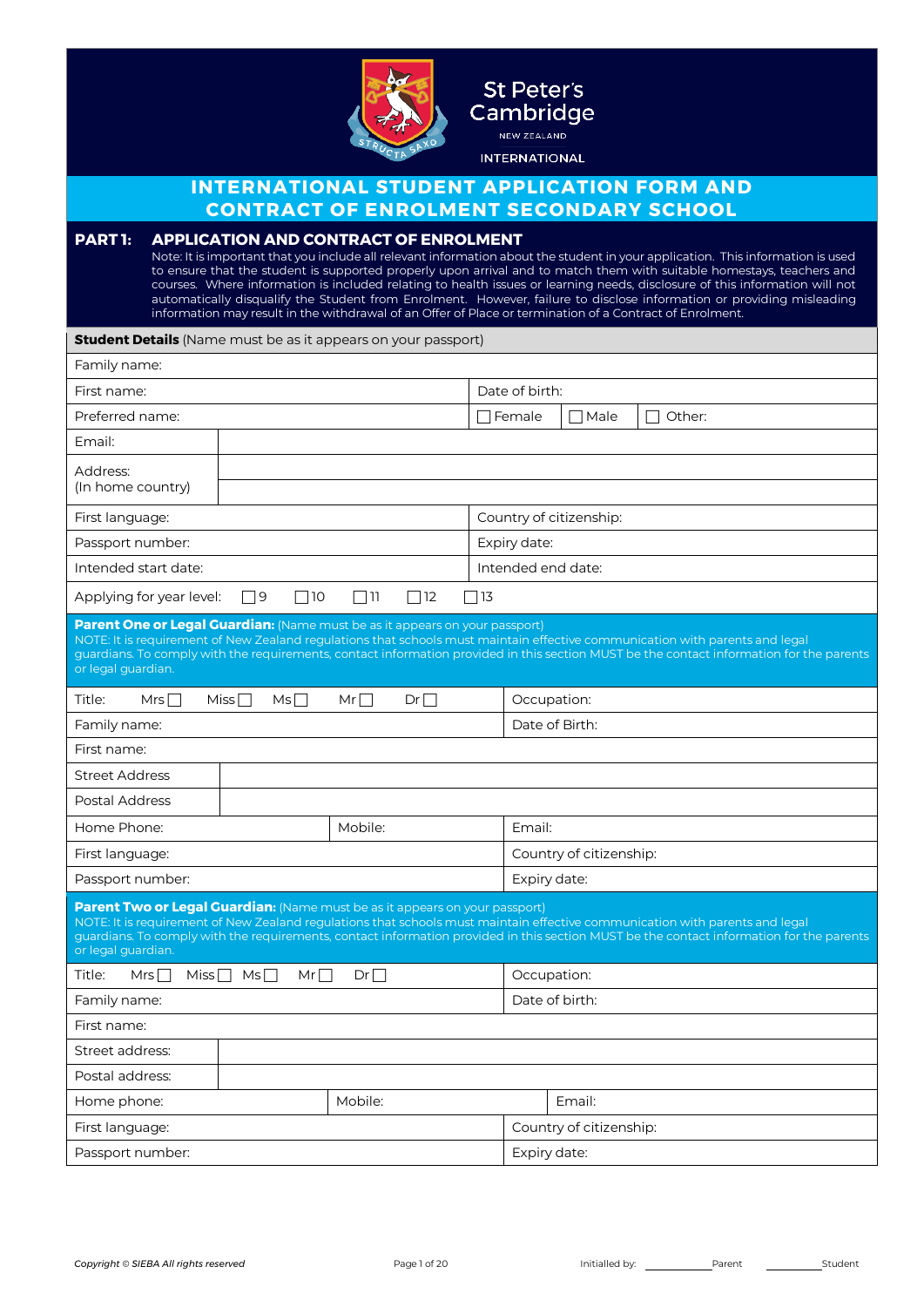| <b>Emergency Contact</b> (In home country, other than parents):                                                                                                                                                      |                                                                                                                   |                                              |                                               |  |  |  |
|----------------------------------------------------------------------------------------------------------------------------------------------------------------------------------------------------------------------|-------------------------------------------------------------------------------------------------------------------|----------------------------------------------|-----------------------------------------------|--|--|--|
| Contact's name:                                                                                                                                                                                                      |                                                                                                                   |                                              |                                               |  |  |  |
| Relationship to the<br>student:                                                                                                                                                                                      |                                                                                                                   |                                              |                                               |  |  |  |
| Mobile phone:                                                                                                                                                                                                        |                                                                                                                   |                                              |                                               |  |  |  |
| Home phone:                                                                                                                                                                                                          |                                                                                                                   |                                              |                                               |  |  |  |
| Email address:                                                                                                                                                                                                       |                                                                                                                   |                                              |                                               |  |  |  |
| <b>Agent Information</b> (if using an agent)                                                                                                                                                                         |                                                                                                                   |                                              |                                               |  |  |  |
| Agency name:                                                                                                                                                                                                         |                                                                                                                   |                                              |                                               |  |  |  |
| Agent name:                                                                                                                                                                                                          |                                                                                                                   |                                              |                                               |  |  |  |
| Agent email address:                                                                                                                                                                                                 |                                                                                                                   | Phone:                                       |                                               |  |  |  |
| <b>Medical Information</b>                                                                                                                                                                                           |                                                                                                                   |                                              |                                               |  |  |  |
| Name of doctor (in home country):                                                                                                                                                                                    |                                                                                                                   |                                              |                                               |  |  |  |
| Phone number of Doctor:                                                                                                                                                                                              |                                                                                                                   |                                              |                                               |  |  |  |
|                                                                                                                                                                                                                      | Does the student have any history of previous illness that may affect their enrolment, including mental illness?  |                                              |                                               |  |  |  |
| $\Box$ No<br> Yes                                                                                                                                                                                                    | If 'Yes' please provide details (attach additional pages if required)                                             |                                              |                                               |  |  |  |
|                                                                                                                                                                                                                      |                                                                                                                   |                                              |                                               |  |  |  |
|                                                                                                                                                                                                                      | Has the student been vaccinated for any diseases (including Covid-19)?                                            |                                              |                                               |  |  |  |
| $\Box$ No<br>l lYes                                                                                                                                                                                                  | If 'Yes' please provide copies of vaccination certificates.                                                       |                                              |                                               |  |  |  |
|                                                                                                                                                                                                                      | Please tick the appropriate box if you suffer from or have suffered from any of the following medical conditions: |                                              |                                               |  |  |  |
| $\sqcap$ Asthma                                                                                                                                                                                                      | □ Back/Neck problems<br>□ Glandular Fever                                                                         | □ Allergy to bee/wasp stings □ Migraines     |                                               |  |  |  |
| $\Box$ HIV or Aids                                                                                                                                                                                                   | $\Box$ Diabetes<br>□ Hepatitis A, B or C □ Epilepsy                                                               |                                              | □ Heart Condition                             |  |  |  |
| $\Box$ Tuberculosis<br>□ Depression/Anxiety                                                                                                                                                                          | $\Box$ ADD or ADHD<br>$\Box$ Allergies<br>□ Other: (Please describe) □ Covid-19                                   | $\Box$ Food Allergies<br>Asperger's Syndrome | □ Eating Disorder<br>Autism Spectrum Disorder |  |  |  |
|                                                                                                                                                                                                                      |                                                                                                                   |                                              |                                               |  |  |  |
| Does the student have any medical implants (such as metal implants) that may affect receiving medical<br>treatment while in New Zealand?                                                                             |                                                                                                                   |                                              |                                               |  |  |  |
| If 'Yes' please provide details (attach additional pages if required).<br>$\Box$ No<br>l IYes                                                                                                                        |                                                                                                                   |                                              |                                               |  |  |  |
| Is the student currently on any medication?                                                                                                                                                                          |                                                                                                                   |                                              |                                               |  |  |  |
| If 'Yes' please provide details (attach additional pages if required).<br>$\Box$ Yes<br>$\Box$ No                                                                                                                    |                                                                                                                   |                                              |                                               |  |  |  |
| Please note: If you suffer from conditions requiring medication, it is advisable to bring your own medication to NZ.<br>You will be required to notify the school regarding any medications that you bring with you. |                                                                                                                   |                                              |                                               |  |  |  |
| Does the student smoke or use vaping products?                                                                                                                                                                       |                                                                                                                   |                                              |                                               |  |  |  |
| $\Box$ Yes<br>$\Box$ No                                                                                                                                                                                              |                                                                                                                   |                                              |                                               |  |  |  |
|                                                                                                                                                                                                                      |                                                                                                                   |                                              |                                               |  |  |  |
| Is there anything further regarding the health of the student that the school needs to be aware of in enrolling and<br>supporting the student as an international student?                                           |                                                                                                                   |                                              |                                               |  |  |  |
| If 'Yes' please provide details (attach additional pages if required).<br>$\Box$ No<br>l IYes                                                                                                                        |                                                                                                                   |                                              |                                               |  |  |  |
|                                                                                                                                                                                                                      |                                                                                                                   |                                              |                                               |  |  |  |
|                                                                                                                                                                                                                      |                                                                                                                   |                                              |                                               |  |  |  |
|                                                                                                                                                                                                                      |                                                                                                                   |                                              |                                               |  |  |  |
|                                                                                                                                                                                                                      |                                                                                                                   |                                              |                                               |  |  |  |
| Do you consent to the school providing over-the-counter medication *such as acetaminophen, paracetamol or ibuprofen?                                                                                                 |                                                                                                                   |                                              |                                               |  |  |  |
| $\Box$ No<br>If 'No' please specify what medications you do not want the Student to receive:<br>$\Box$ Yes                                                                                                           |                                                                                                                   |                                              |                                               |  |  |  |
|                                                                                                                                                                                                                      |                                                                                                                   |                                              |                                               |  |  |  |
|                                                                                                                                                                                                                      |                                                                                                                   |                                              |                                               |  |  |  |
|                                                                                                                                                                                                                      |                                                                                                                   |                                              |                                               |  |  |  |
|                                                                                                                                                                                                                      |                                                                                                                   |                                              |                                               |  |  |  |
|                                                                                                                                                                                                                      |                                                                                                                   |                                              |                                               |  |  |  |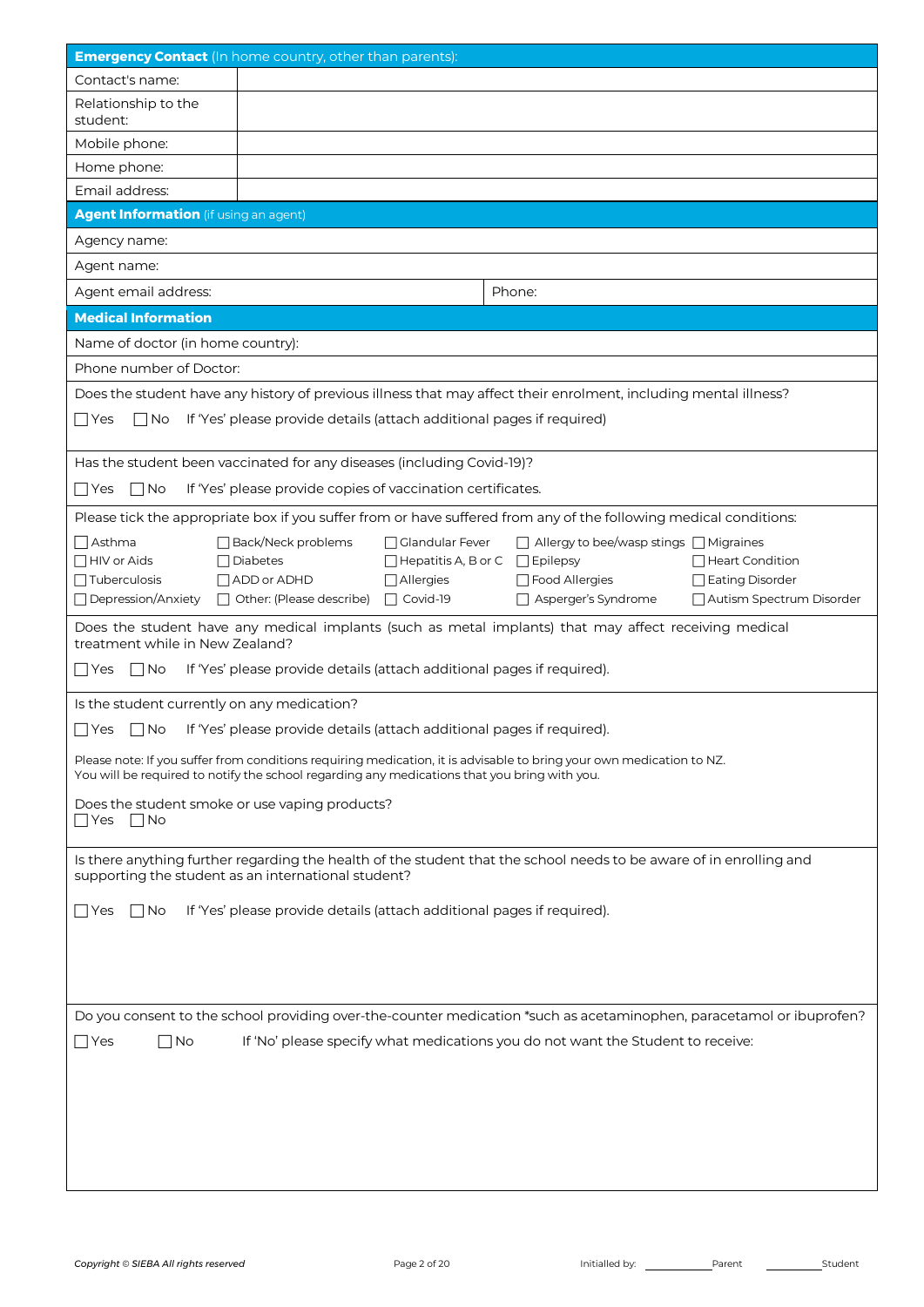| <b>Learning Information</b>                                                                                                    |                                     |  |  |  |  |  |  |
|--------------------------------------------------------------------------------------------------------------------------------|-------------------------------------|--|--|--|--|--|--|
| Please describe your learning goals for studying in a New Zealand school (attach additional pages if required).                |                                     |  |  |  |  |  |  |
|                                                                                                                                |                                     |  |  |  |  |  |  |
|                                                                                                                                |                                     |  |  |  |  |  |  |
| How many years of schooling not including pre-school education has the student had?                                            |                                     |  |  |  |  |  |  |
| Please provide a copy of the lastest two school reports for the student with this application                                  |                                     |  |  |  |  |  |  |
| Does the student have any learning or behavioural difficulties which may require extra school support or services?             |                                     |  |  |  |  |  |  |
| If 'Yes' please provide details (attach additional pages if required).<br>$\Box$ No<br>   Yes                                  |                                     |  |  |  |  |  |  |
|                                                                                                                                |                                     |  |  |  |  |  |  |
| <b>General Details</b>                                                                                                         |                                     |  |  |  |  |  |  |
| Has the student previously applied for entry to the school?                                                                    | $\Box$ Yes<br>$\Box$ No             |  |  |  |  |  |  |
| If yes, when?                                                                                                                  |                                     |  |  |  |  |  |  |
| Has the student ever had a family member or relative enrolled at the school?                                                   | $\Box$ Yes<br>$\Box$ No             |  |  |  |  |  |  |
|                                                                                                                                |                                     |  |  |  |  |  |  |
| Name:                                                                                                                          | Year attended:                      |  |  |  |  |  |  |
| Has the student previously studied at any other NZ school?                                                                     | No<br>   Yes<br>$\Box$              |  |  |  |  |  |  |
| If yes, please state the name of the school:                                                                                   | Dates:                              |  |  |  |  |  |  |
| How many years has the student studied English?                                                                                | Months<br>Years                     |  |  |  |  |  |  |
| Do the student's parents speak or read English?                                                                                |                                     |  |  |  |  |  |  |
| Speak<br>Yes<br>∩No                                                                                                            | $\Box$ No<br>$\Box$ Yes<br>Read     |  |  |  |  |  |  |
| Has the student been convicted or been the subject of any matter before any Court? $\Box$ Yes                                  | $\Box$ No                           |  |  |  |  |  |  |
| If 'Yes' please provide details (attach additional pages if required).                                                         |                                     |  |  |  |  |  |  |
|                                                                                                                                |                                     |  |  |  |  |  |  |
| <b>Accommodation Requirements</b>                                                                                              |                                     |  |  |  |  |  |  |
| Accommodation choice:<br>School hostel                                                                                         | $\Box$ Homestay<br>Live with parent |  |  |  |  |  |  |
| Designated caregiver (relative or family friend)                                                                               |                                     |  |  |  |  |  |  |
| $\Box$ Movies/TV<br>$\Box$ Music<br>$\Box$ Reading<br>□ Outdoor Activities<br>Sports<br>Interests:<br>Travel<br>$\mathsf{L}$   |                                     |  |  |  |  |  |  |
| Other interests:                                                                                                               |                                     |  |  |  |  |  |  |
| Can the student swim 25 metres<br>Yes]<br><b>No</b>                                                                            |                                     |  |  |  |  |  |  |
| Does the student have any food allergies or special dietary requirements?                                                      |                                     |  |  |  |  |  |  |
| $\Box$ Yes<br>$\Box$ No                                                                                                        |                                     |  |  |  |  |  |  |
| If 'Yes' please provide details (attach additional pages if required).                                                         |                                     |  |  |  |  |  |  |
|                                                                                                                                |                                     |  |  |  |  |  |  |
| Does the student have any other special requirements for accommodation?<br>(Pets, cultural or religious requirements, phobias) |                                     |  |  |  |  |  |  |
| $\Box$ Yes<br>∏No                                                                                                              |                                     |  |  |  |  |  |  |
| If 'Yes' please provide details (attach additional pages if required).                                                         |                                     |  |  |  |  |  |  |
| Please complete an INTRODUCTION SHEET for your host family and attach to this application.                                     |                                     |  |  |  |  |  |  |
| <b>Designated Caregiver Details</b> (If staying with a relative or close family friend)                                        |                                     |  |  |  |  |  |  |
| Name of Caregiver:                                                                                                             |                                     |  |  |  |  |  |  |
| Address (in NZ):                                                                                                               |                                     |  |  |  |  |  |  |
|                                                                                                                                |                                     |  |  |  |  |  |  |
| Home phone:                                                                                                                    |                                     |  |  |  |  |  |  |
| Email:                                                                                                                         |                                     |  |  |  |  |  |  |
| Relationship to student:                                                                                                       |                                     |  |  |  |  |  |  |